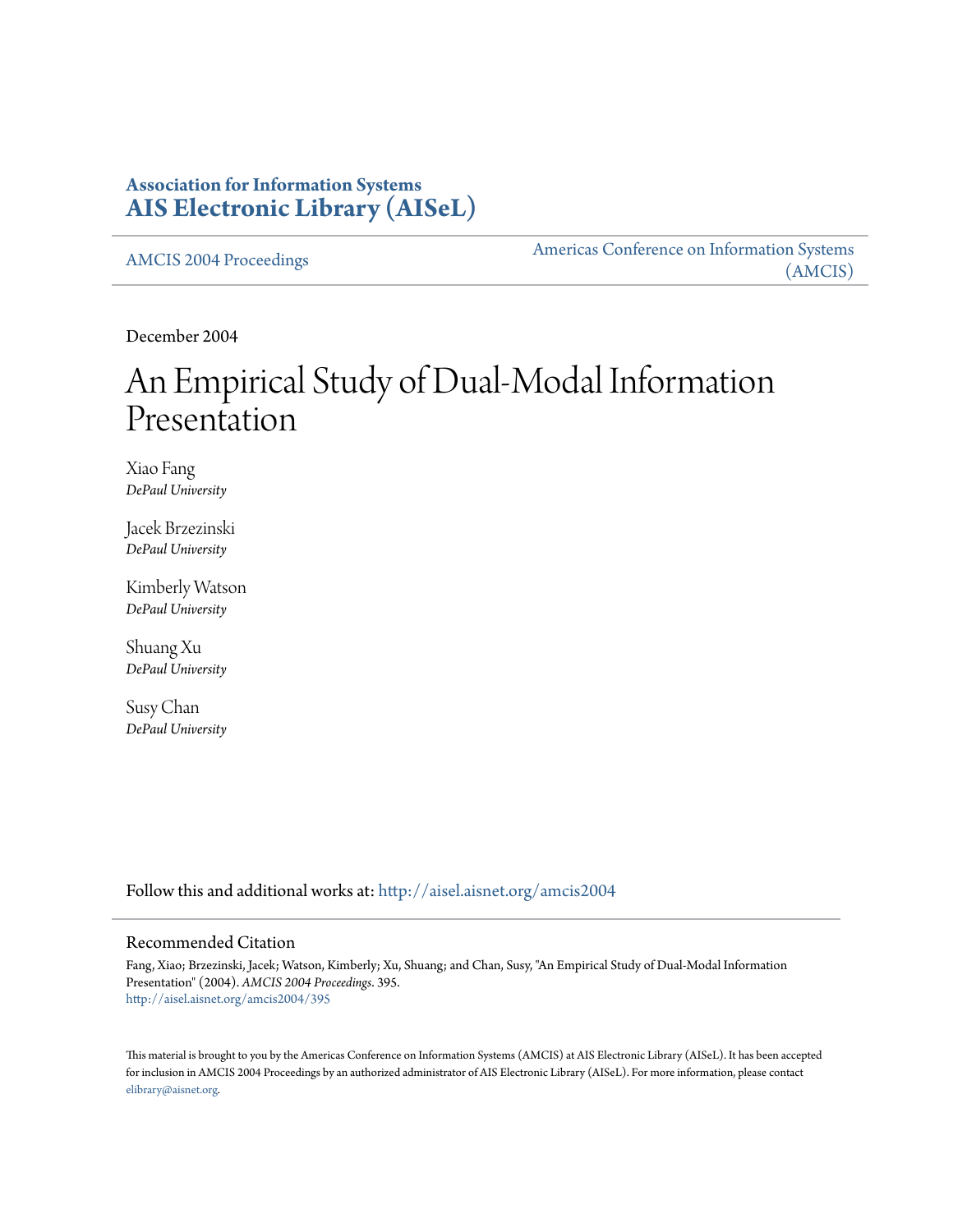## **An Empirical Study of Dual-Modal Information Presentation**

**Xiaowen Fang**  DePaul University xfang@cti.depaul.edu

**Jacek Brzezinski**  DePaul University JBrzezinski@cti.depaul.edu

**Kimberly Watson**  DePaul University kwatson@cti.depaul.edu

**Shuang Xu**  DePaul University sxu@cti.depaul.edu

**Susy Chan**  DePaul University schan@cti.depaul.edu

#### **ABSTRACT**

Dual-modal interfaces with both visual and auditory output are becoming important, especially for applications using smallscreen displays and for user access under mobile conditions. Our research investigated the effectiveness and feasibility of a dual-modal information presentation, "Visual + Auditory". Based on the multiple-resource human attention model (Wickens, 1980, 1984), this study hypothesizes that additional auditory information presented during a web browsing process can be perceived by users and will not negatively impact users' performance on the browsing task. A controlled experiment was conducted to test the hypothesis. Display mode was the independent variable, and the two treatments were regular visual display and visual plus auditory. The dependent variables were user satisfaction and user task performance. The hypothesis was fully supported by the experiment. The findings suggest that users can perceive auditory information while visually browsing textual information.

#### **Keywords**

Dual-modal interface, visual, auditory, information presentation

#### **INTRODUCTION**

The convergence of mobile Internet and wireless communication technology has promised users anytime, anywhere access to information for work and personal communication. However, many technology constraints hinder such access through a mobile device. Two important constraints are the device's small screen size and its mobile use. Compared to desktop or laptop computers, mobile devices typically have a very small screen on which only a very limited amount of information can be presented. When the device is used on the move, it makes reading textual information much more difficult (Chan, Fang, & Brzezinski et al., 2002).

Multimodal interfaces are considered by many to have a very bright future. It has been predicted that in the long run more businesses will use voice applications to supplement or complement text-based e-commerce applications (Economist Technology Quarterly, 2002). Several factors drive this trend: (1) A voice-based interface may increase the potential customer base because there are still more telephones than Web-enabled devices; (2) The screen size is limited on wireless devices; and (3) Customers use their telephones more frequently because they prefer to communicate using natural language. Previous research has examined the effects of presenting information in both auditory and visual modes. In general, the major advantage of using speech in an interface is its universality. The main disadvantage is that human beings can only process voice output at a relatively slow speed (Streeter, 1988). Auditory presentation should be used if the task is performed in continuous motion (Proctor & Van Zandt, 1994). Based on Wickens' (1980, 1984) multiple-resource human attention model, two tasks can be performed together more efficiently to the extent that they require separate pools of resources, such as different modalities. In other words, humans could accept information without interference from two completely different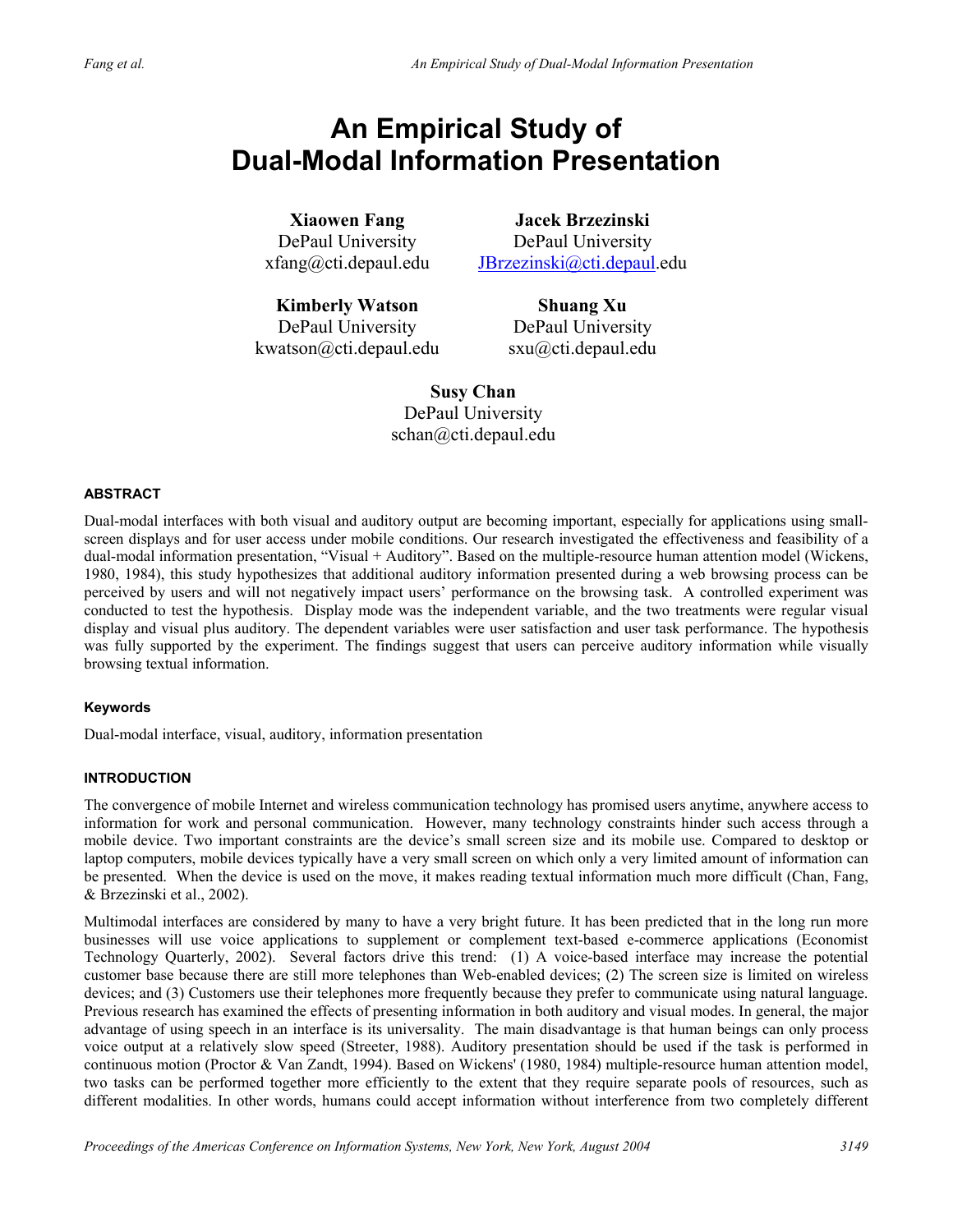channels: visual and auditory, at the same time. Therefore, if voice output is integrated with visual presentation on a mobile device, problems related to limited screen space and mobility could be addressed by a multimodal interface. Modality integration will require the split of retrieved and summarized information into visual and auditory channels.

The objective of this study is to investigate the effectiveness and feasibility of a dual-modal information presentation, "Visual + Auditory," which outputs information through the auditory channel in addition to the regular visual display. Findings from this research could contribute to the establishment of guidelines for the design of dual-modal interfaces.

#### **BACKGROUND LITERATURE**

#### **Human Attention**

The topic of attention has long been of interest to researchers. Proctor and Van Zandt (1994) distinguish human attention in three aspects: selective attention that concerns human ability to focus on certain sources of information and ignore others; divided attention that involves human ability to divide attention among multiple tasks; and the amount of mental effort required to perform a task. Several models of attention have been proposed. Bottleneck models specify a particular stage in the information-processing sequence at which the amount of information that humans can attend to is limited. In contrast, resource models view attention as a limited-capacity resource that can be allocated to one or more tasks, rather than as a fixed bottleneck. Among various attention models, multiple-resource models propose that there is no single attention resource. Rather, several distinct subsystems each have their own limited pool of resources. Wickens (1980, 1984) proposes a threedimensional system of resources consisting of distinct stages of processing (encoding, central processing, and responding), codes (verbal and spatial), and input (visual and auditory), plus output (manual and vocal) modalities. The model assumes that two tasks can be performed together more efficiently to the extent that they require separate pools of resources.

#### **Human Working Memory**

Figure 1 shows a diagram of the working memory model proposed by Baddeley (1986). In this model, acoustic or phonological coding is represented by the phonological loop, which plays a role in vocabulary acquisition, learning to read, and language comprehension. The model also includes visual coding, in the form of the visuo-spatial "sketch pad." This sketch pad is assumed to be responsible for visual imagery. The central executive is an attentional control system that supervises and coordinates the visuo-spatial and phonological subsystems. According to Baddeley's working memory model, visual imagery information and acoustic verbal information can be simultaneously held in separate storage systems, which can be further integrated by the central executive with minimum cognitive cost. Therefore, tasks should not interfere with each other if they use different subsystems. Many studies have reported evidence supporting this model. Mousavi, Low, and Sweller (1995) have reported findings on the use of a partially auditory and partially visual mode of presentation for geometry examples. The effects of presentation modality suggest that working memory has partially independent processors for handling visual and auditory materials. Effective working memory may be increased by presenting materials in a mixed rather than a unitary mode.



**Figure 1. Working memory model proposed by Baddeley**

#### **Visual and Auditory Interfaces**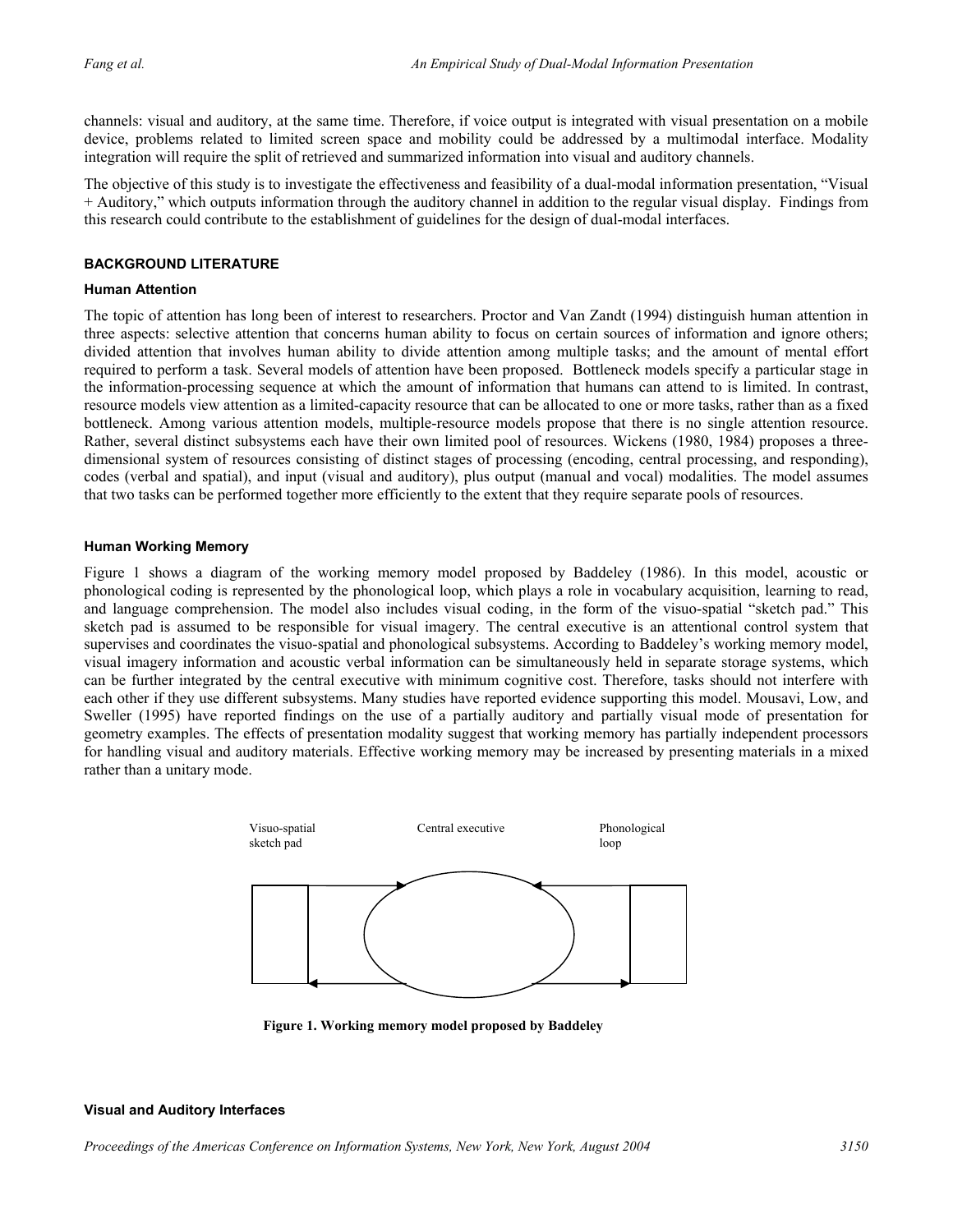The majority of displays encountered in human-machine systems are either visual or auditory. In general, because spatial discriminations can be made most accurately with vision, spatial information is best conveyed through visual displays (Proctor & Van Zandt, 1994). Likewise, auditory displays work best with temporal information because temporal organization is a primary attribute of auditory perception.

Several studies have investigated the effects of using text, voice, or text combined with voice output modes. In comparing speech with text, Streeter (1988) points out that the major advantage of using speech in an interface is its universality, because everyone understands spoken language and users can be mobile. One notable disadvantage is that voice delivers information at less than half the rate that text can be read. In a study of the effects of media (pictures, audio, and print) on student learning, Nugent (1982) found that student learning could be improved by incorporating additional channels such as pictures and audio when the same content was presented in three channels. When different information was presented in the visual and audio modes, however, student learning was not improved by the addition of new channels but the presence of visual did not interfere with processing the audio and vice versa. A similar study conducted by Baggett and Ehrenfeucht (1983) suggests that there is no competition for resources when related information is presented simultaneously in visual and auditory channels.

Sipior and Garrity (1992) indicate that presentation with a mix of audio and visual accompaniments improve receptiveness attributes such as perception, attention, comprehension, and retention. DeHaemer and Wallace (1992) suggest that the visual and audio modes of receiving information appear to be non-interfering and may enhance performance for certain tasks. They observed the effect of voice output on computer-supported decision making, where voice instructions were used to solve a visual decision problem, and found an interaction effect between user decision style and the use of computer synthetic voice. In comparing voice and text annotation in co-authored documents in terms of interactivity and expressiveness, Chalfonte, Fish, and Kraut (1991) found that voice was preferred for addressing higher level issues in suggesting document modifications, but text was preferred for more detailed and lower level comments. Archer, Head, Wollersheim, and Yuan (1996) designed an interface to study user preferences and the effectiveness of output modes. Their findings show that adding text to voice output improves the perceived acceptability of voice, but adding voice to text does not alter the perceived acceptability of text. When the same information was presented in both modes, text mode was most efficient in performing information search, followed by voice mode, and text plus voice mode.

Speech output has also been used widely to assist sight-impaired users. Schlosser, Belfiore, and Nigam (1995) point out that the presentation of additional auditory stimuli in the form of synthetic speech is effective in assisting individuals with mental retardation to learn associations of graphic symbols with spoken words. Gorenflo and Gorenflo (1994) show that attitudes toward the augmented communicator are more favorable in terms of evaluation and potential interaction when the synthetic voice is easier to listen to. Krell and Cubranic (1996) developed a special browser "V-Lynx" with voice output for sightimpaired users. The "V-Lynx" browser reads the first sentence in a paragraph for quick scanning of the document, conveys the document structure (headings, emphasized text, lists, and hyperlinks), and allows for easy navigation while inside and between documents.

Oviatt and Olsen (1994) have studied how people use computers when allowed to use multimodal interfaces for data entry, retrieval, and navigation. The most important factor in predicting the use of multimodal interface is contrastive functionality. For example, users utilize one modality for data input but another for input corrections. A project conducted by Cohen (1992) involved the integration of keyboard, screen, pointing device, and auditory channel. Completion of a task required the utilization of at least two channels such as auditory and keyboard.

Media Richness Theory (MRT), also referred to as Information Richness Theory, has been proposed to explain the impact of computer technology on communication (Daft & Lengel, 1986). Richness refers to the capacity of the medium to process information. Communication across various media differs based on the bandwidth or number of cue systems available within the media. The theory holds that there are four factors that determine the richness of the media: 1) ability of the medium to transmit multiple cues, such as body language and voice inflection; 2) availability of immediate feedback; 3) facility to use natural language; and 4) capability of infusing the message with personal feelings and emotions. Rich media has a higher capacity to facilitate shared meaning than lean media. Richness (or leanness) is a property of the technology that serves as the communication media. Because the richness property is intrinsic to the technology, media and messages should be matched. Simple, unambiguous messages are suitable for lean communication channels, such as email, while more emotional and ambiguous messages are best conveyed via rich channels, such as face-to face communication. Chidambaram and Jones (1993) have confirmed in their study that face-to-face meetings, compared to other types of media, have a broader bandwidth, permit the exchange of richer information, and offer a more natural setting for group communication. The multimodal interfaces to be investigated in this study will certainly add richer information to the normal textual computer display through auditory channel and thus might be able to convey more complicated information.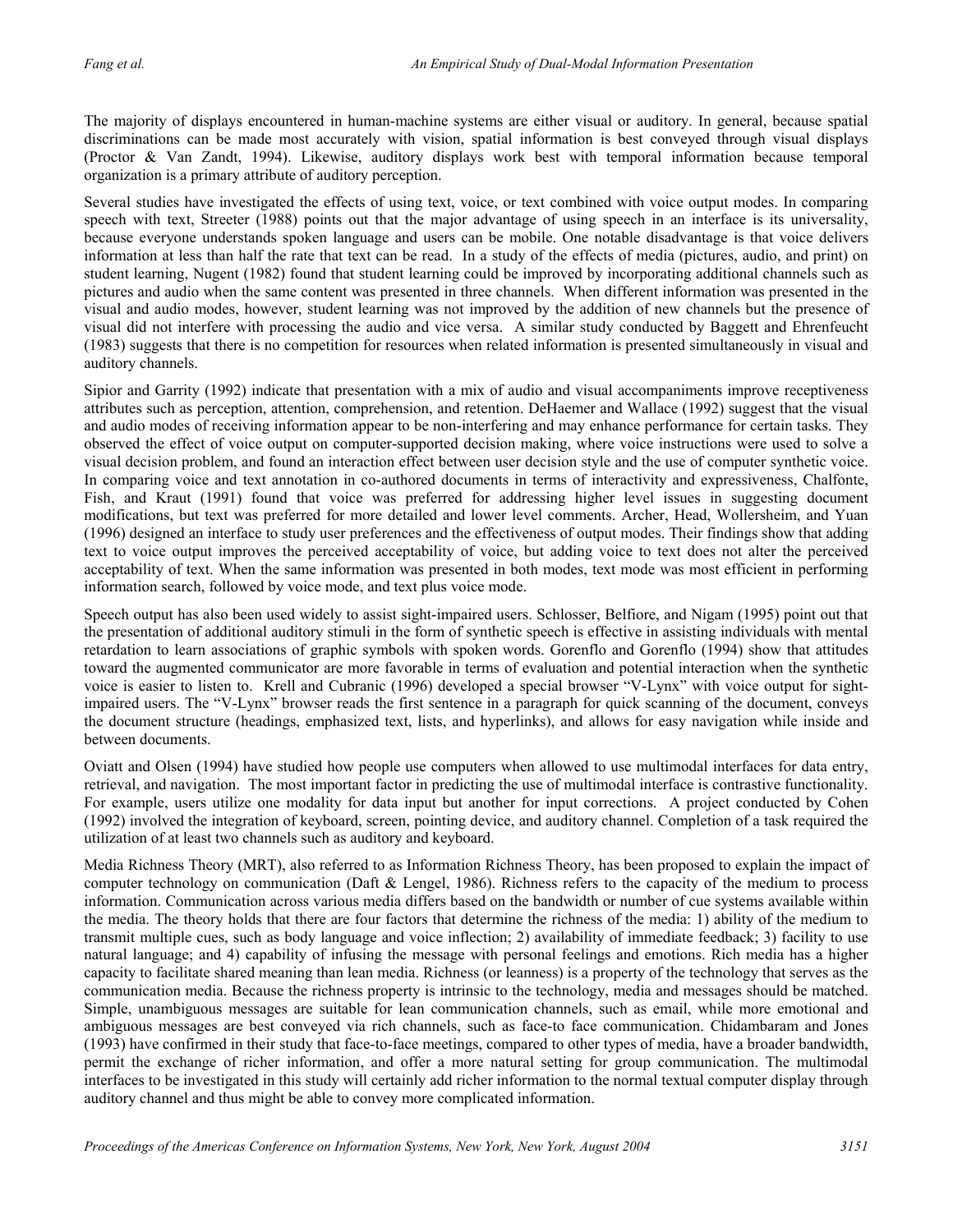#### **PROPOSED DUAL-MODAL INFORMATION PRESENTATION**

Based on the prior research findings, a dual-modal information presentation, "Visual + Auditory Information" was proposed. In this presentation format, a regular document is displayed in normal visual mode while additional information is presented as voice output. The multiple-resource human attention model proposed by Wickens (1980  $&$  1984) suggests that two tasks can be performed together more efficiently to the extent that they require separate pools of resources, such as different modalities. Based on this model, users might be able to allocate resources to attend the auditory information while browsing a textual document. Baddeley's working memory model (1986) indicates that visual imagery information and acoustic verbal information can be simultaneously held in separate storage systems, which can be further integrated by the central executive with minimum cognitive cost. When users receive brief auditory information during a browsing process, information from the two different modalities (visual and auditory) might be stored in different subsystems based on Baddeley's working memory model. If the time spent on processing the auditory information is short enough, users might be able to temporarily remember the visual context of the browsing task in working memory and then smoothly resume the browsing without too much disruption after the voice information is completed. Therefore, users may be able to perceive brief information from the auditory channel while they are retrieving information visually. The following hypothesis will be used to test the effectiveness of this dual-modal information presentation.

Hypothesis: Additional auditory information presented during a web browsing process can be perceived by users and will not negatively impact users' performance on browsing tasks.

test this hypothesis. If there is no significant difference in the average number of correctly answered text-based questions A simple T-test comparing "Regular Visual Display" (text only) and "Visual + Auditory Cues" (text/voice) will be used to between the "Regular Visual Display" and the "Visual + Auditory Cues" groups, then additional auditory information does not negatively impact users' performance on browsing tasks. If the average number of correctly answered questions that are related to the voice cues heard by the "Visual + Auditory Cues" group is significantly greater than zero, then additional auditory information can be perceived by users during a web browsing process.

#### **METHOD**

A web site containing generic curriculum information was developed for this experiment. Additional curriculum information was designed and pre-recorded for auditory presentation. The user's task was to browse the web site and listen to the auditory presentation (if any), find information relevant to pre-defined task questions based upon both the text and auditory output, and answer the task questions. Participants performed tasks on a personal computer (PC). A set of questions about the web site and the additional information delivered in auditory mode were designed to measure the user's performance on information retrieval tasks.

"Visual + Auditory Cues". In the "Regular Visual Display" mode, all information was presented visually with no auditory The only independent variable was the information presentation mode. There were two modes: "Regular Visual Display" and cue. The task for participants was to browse the textual information contained in the Web site and answer questions based on the texts. In the "Visual + Auditory Cues" mode, additional generic curriculum information was randomly presented through auditory channel while participants were browsing the textual content of the Web site. In addition to the primary browsing tasks, participants in this group also needed to listen to the auditory output that might be presented at any time during the experiment and answer questions derived from auditory information. Figure 2 shows a screen shot of the "Visual + Auditory Cues" mode.

correctly answered questions related to the voice cues, and satisfaction. User performance was measured by the number of Dependent variables included the number of correctly answered questions related to the text-based web site, the number of correctly answered questions related to the text-based web site and the number of correctly answered questions related to the voice cues (if applicable). Satisfaction was measured by a questionnaire based on original scale items developed by Davis (1989).

variety of different age groups, ethnicities, computer experience levels, and knowledge backgrounds. Participants were As of April 8, 2004, twenty six (26) participants were recruited from a university in the US Midwest region, which hosts a randomly assigned to the two groups: "Regular Visual Display" and "Visual + Auditory Cues". Out of the twenty six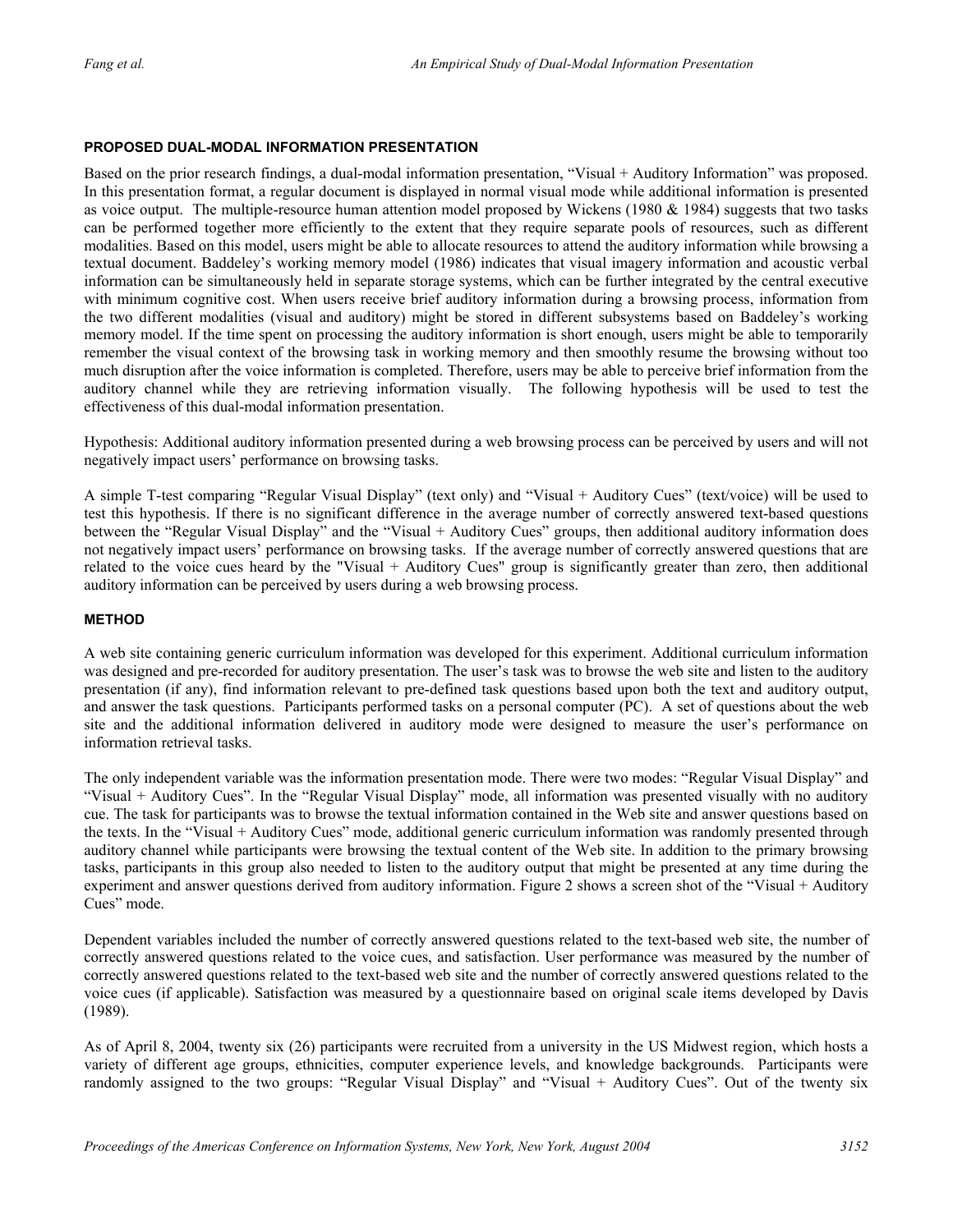participants, sixteen were females and fourteen were native English-speakers. Both female participants and native Englishspeakers were evenly distributed in the two experiment groups.



Each participant was asked to sign a consent form before participating in the experiment. Upon completion of a preexperiment questionnaire, each participant received instructions for using the experiment browser and performing the required tasks. These instructions were presented via computer and in hard copy format. The participant then started a training session in which he or she could browse a sample web site with visual (and auditory) information similar to the version the user would encounter in the experiment. Upon successful completion of the training test, the participant began the experiment tasks. Considering that fatigue factor might affect participants' understanding capability and listening comprehension, the total duration of the experiment was limited to 30 minutes. All participants were asked to correctly answer as many questions as they could and as quickly as possible in the given period. A large number of questions have been developed so that no subject could finish all of them. Subjects were informed of the time limit prior to starting the experiment in order to focus their attention on the tasks at hand, and the browsing task was programmed to automatically terminate at the 30 minute mark. Following the completion of the experiment tasks or the expiration of the experiment time allowed, the participant was asked to complete a survey about his or her perceptions of the ease of use (Davis, 1989), usefulness (Davis, 1989), and the perceived control they enjoyed over the information display mechanism. Participants in the "Visual + Auditory Cues" group were then debriefed to provide additional information about their experience in processing and using the voice and text information. The debriefing sessions were recorded for data analysis.

The data collection is still in progress. Preliminary results are reported in the following section.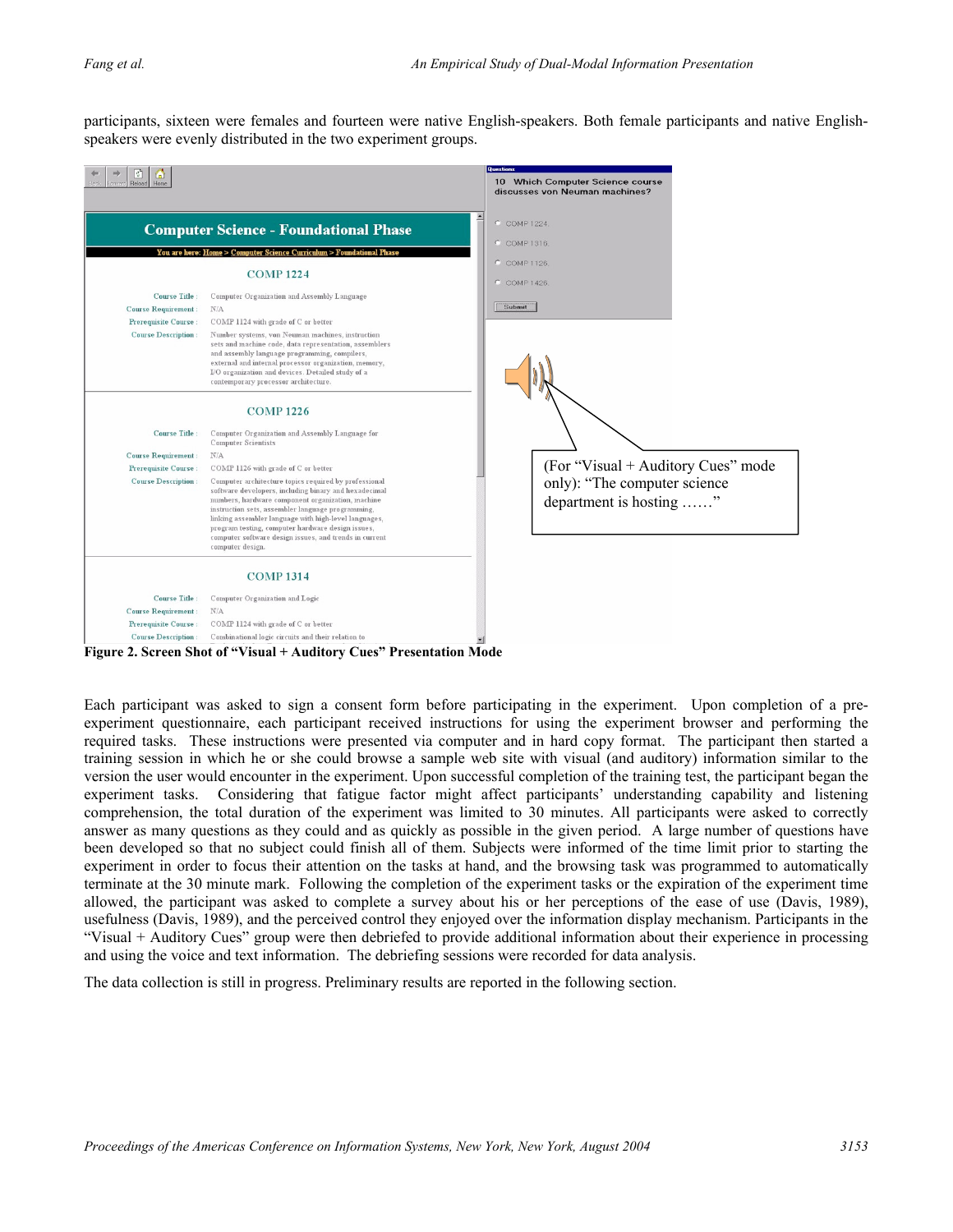#### **RESULTS AND DISCUSSION**

The intention of the hypothesis was to test the effectiveness and feasibility of a dual modal information presentation. It postulates that additional auditory information presented during a web browsing process can be perceived by users and will not negatively impact users' performance on browsing tasks. The dependent variables were the number of correctly answered questions related to the text-based web site, the number of correctly answered questions related to the voice cues, and satisfaction. The mean values, standard deviations, and t-test results of each dependent variable for both experiment groups are presented in Table 1. The satisfaction score was the sum of scores given to individual questions. Besides the three dependent variables, the accuracy was also analyzed. It was defined as the division of number of correctly answered questions over the total number of questions that the participant answered.

| Variables                                                                        | Visual<br>Regular<br>Display $(n = 13)$ |        | Visual<br>$^{+}$<br><b>Auditory Cues</b> |        |         | Pr >  t |
|----------------------------------------------------------------------------------|-----------------------------------------|--------|------------------------------------------|--------|---------|---------|
|                                                                                  |                                         |        | $(n = 13)$                               |        |         |         |
|                                                                                  | Mean                                    | Std.   | Mean                                     | Std.   |         |         |
| Number of correctly answered<br>questions related to the text-<br>based web site | 21.3                                    | 10.10  | 22.2                                     | 7.77   | $-0.24$ | 0.81    |
| text-based<br>for<br>Accuracy<br>questions                                       | 0.744                                   | 0.1187 | 0.785                                    | 0.0927 | $-0.99$ | 0.33    |
| Satisfaction                                                                     | 50.2                                    | 14.34  | 52.7                                     | 8.70   | $-0.55$ | 0.59    |
| Number of correctly answered<br>questions related to the voice<br>cues           | N/A                                     | N/A    | 10.2                                     | 3.02   | 12.11   | 0.0001  |
| for<br>voice-based<br>Accuracy<br>questions                                      | N/A                                     | N/A    | 0.963                                    | 0.0596 | 58.27   | 0.0001  |

**Table 1. Comparison between "Regular Visual Display" and "Visual + Auditory Cues" Presentations** 

As shown in Table 1, no significant differences were found between the two experiment groups in number of correctly answered questions related to the text-based web site  $(t(24) = -0.24, p = 0.81)$ , accuracy  $(t(24) = -0.99, p = 0.33)$ , and satisfaction  $(t/24) = -0.55$ ,  $p = 0.59$ ) at  $\alpha = 0.05$  level. This result suggests that presenting additional information through auditory channel didn't significantly degrade participant's performance in the Web browsing task and didn't significantly reduce participant's satisfaction.

Another t-test indicates that the mean of number of correctly answered questions related to the voice cues in the "Visual + Auditory Cues" group was significantly greater than zero  $(t/12) = 12.11$ ,  $p = 0.0001$ ). The mean of accuracy for voice-based questions was also significantly greater than zero (*mean = 0.963, t*( $12$ ) = 58.27,  $p = 0.0001$ ). This is a clear sign that participants in the "Visual + Auditory Cues" group did successfully receive some information delivered through the auditory channel.

Therefore, the hypothesis was fully supported by this experiment. The results agree with prior research findings. Based on the multiple-resource human attention model proposed by Wickens (1980  $&$  1984), two tasks can be performed together more efficiently to the extent that they require separate pools of resources, such as different modalities. According to Baddeley's working memory model (1986), tasks using different subsystems (visuo-spatial sketch pad and phonologic loop) in the working memory should not interfere. While users are visually browsing information, they may be able to receive brief information from the auditory channel.

The short debriefing interviews conducted for the "Visual + Auditory Cues" group at the end of the experiment reflect the following patterns:

- Participants could recognize and remember the key words and phrases contained in the voice messages.
- The first few words in the voice messages were distracting but caught the participant's attention.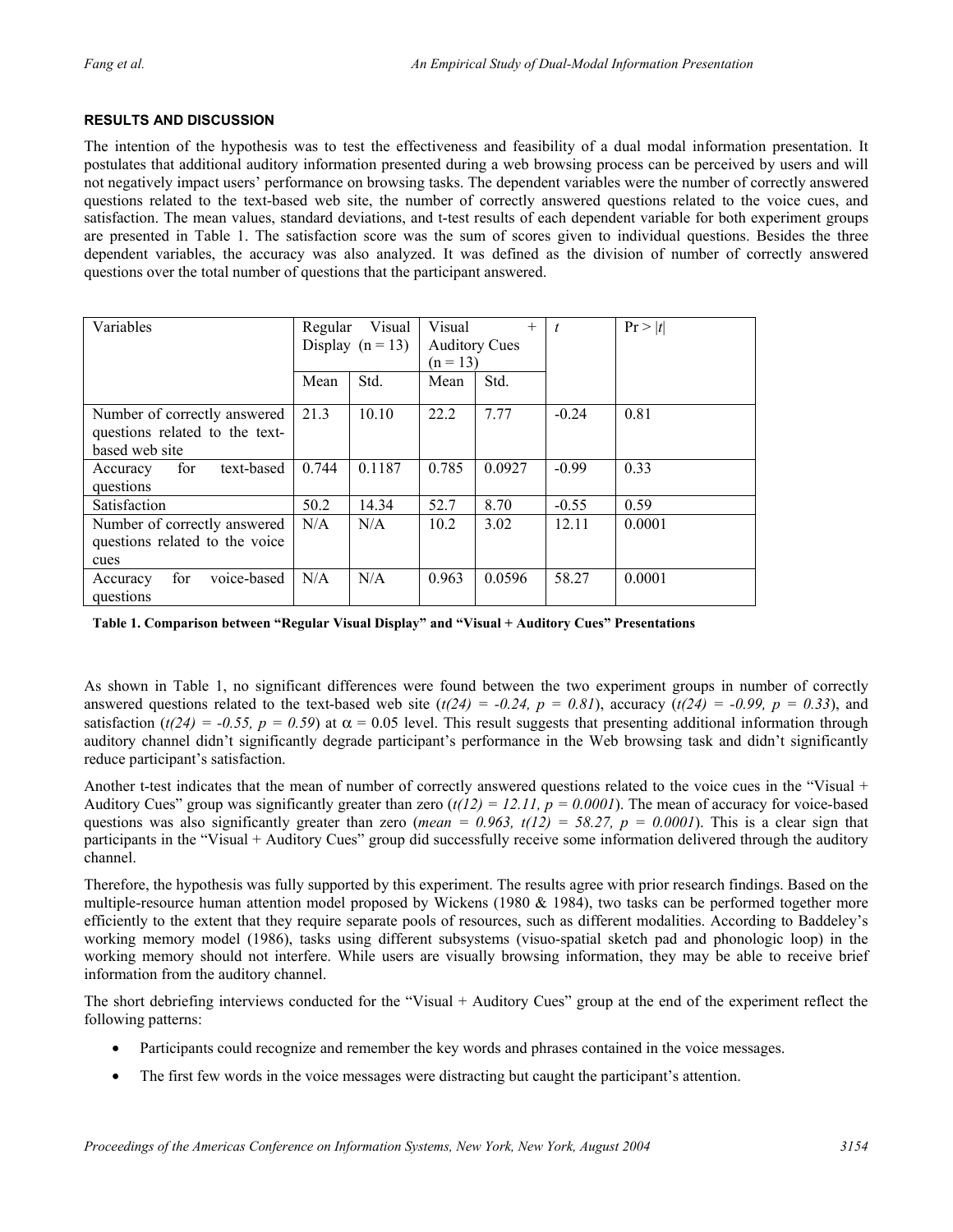- There seemed to be a filtering process when a voice message started. During this filtering process, a participant would decide whether or not to listen to the voice information. If the voice information appeared to be relevant to the primary browsing task, the participant would more likely pay attention to it.
- Participants felt that information irrelevant to the primary browsing task would cause more distraction than relevant information and thus might hinder the browsing task.

#### **CONCLUSIONS**

In this study, a dual modal information presentation was proposed and tested through a controlled experiment. The preliminary findings from this study suggest that users can receive information presented through auditory channel while they are visually browsing textual information. Hence, it is possible to use multimodalities (visual plus auditory modes) to present more information than a single modality could. These findings could be applied in the multimodal interface design of mobile applications. However, this study represents the first step towards this direction and the sample size is still small at this point. More participants will be recruited. Future study must address what information should be presented in the visual mode and in the auditory mode.

#### **REFERENCES**

- 1. Archer, N., Head, M., Wollersheim, J., & Yuan, Y. (1996). Investigation of voice and text output modes with abstraction in a computer interface. *Interacting with Computers*, *8*(4), 323-345.
- 2. Baddeley, A. (1986). Working memory. New York: Oxford University Press.
- 3. Baggett, P. & Ehrenfeucht, A. (1983). Encoding and retaining information in the visuals and verbals of an educational movie. *Educational Communication and Technology Journal, 31* (1), 23-32.
- 4. Chidambaram, L. & Jones, B. (1993). Impact of communication medium and computer support on group perceptions and performance: A comparison of face-to-face and dispersed meetings. MIS Quarterly, 17(4), 465-491
- 5. Chalfonte, B., Fish, R., & Kraut, R. (1991). Expressive richness: a comparison of speech and text as media for revision. In *Proceedings of CHI'91*, 21-26, Addison Wesley.
- 6. Chan, S., Fang, X., Brzezinski, J., Zhou, Y., Xu, S., & Lam, L. (2002). Usability for mobile commerce across multiple form factors. *Journal of Electronic Commerce Research, 3*(3), 187-199.
- 7. Cohen, P. R. (1992). The role of natural language in a multimodal interface. In *Proceedings of the ACM Symposium on User interface Software and Technology*, 143-149, ACM Press.
- 8. Daft, R.L. & Lengel, R.H. (1986). Organizational Information Requirements, Media Richness and Structural Design. Management Science, 32(5), 554-571.
- 9. Davis, F. D. (1989). Perceived usefulness, perceived ease of use, and user acceptance of information technology. *MIS Quarterly*, *13*(3), 319-340.
- 10. DeHaemer, M. & Wallace, W. (1992). The effects on decision task performance of computer synthetic voice output. *International Journal of Man-Machine Studies*, *36*, 65-80.
- 11. Economist Technology Quarterly (2002). The power of voice. *Economist Technology Quarterly*, December, 25-26.
- 12. Gorenflo, C. & Gorenflo, D. (1994). Effects of synthetic voice output on attitudes toward the augmented communicator. *Journal of Speech & Hearing Research, 37*(1), 64-68.
- 13. Krell, M. & Cubranic, D. (1996). V-Lynx: bringing the World Wide Web to sight impaired users. In *Proceedings of ASSETS'96,* 23-26, New York, NY: ACM.
- 14. Mousavi, S. Y., Low R., & Sweller, J. (1995). Reducing cognitive load by mixing auditory and visual presentation modes. Journal of Educational Psychology, 87 (2), 319 – 334.
- 15. Nugent, G. (1982). Pictures, audio, and print: symbolic representation and effect on learning. *Educational Communication and Technology, 30*(3), 163-174.
- 16. Oviatt, S. & Olsen, E. (1994). Integration themes in multimodal human-computer interaction. In *Proceeding of the International Conference on Spoken Language Processing, 2,* 551-554, Acoustical Society of Japan.
- 17. Proctor, R. & Van Zandt, T. (1994). *Human factors in simple and complex systems*. Needham Heights, MA: Allyn and Bacon.